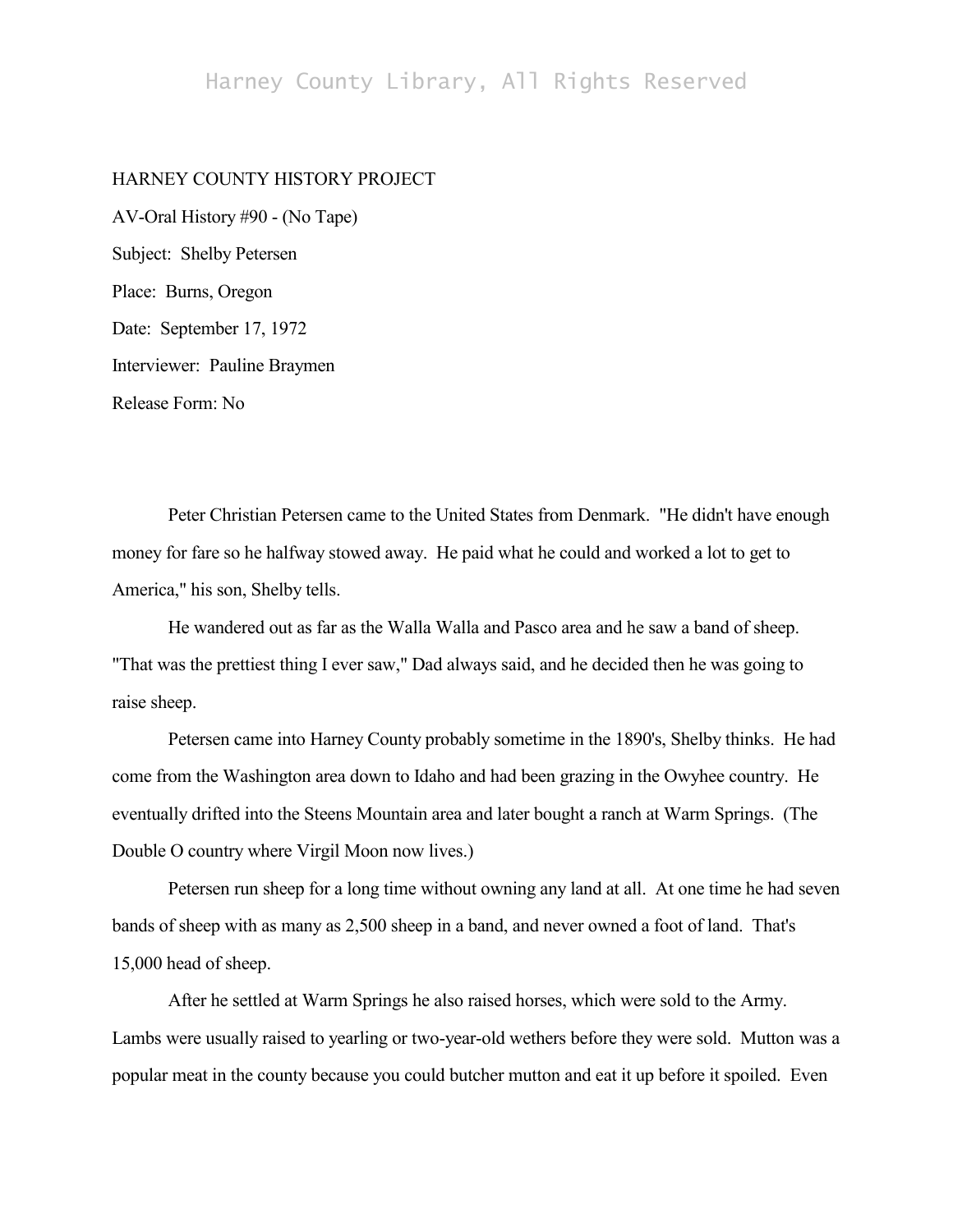the cattle ranchers would use mutton for their meat supply rather than butcher a beef and have it spoil.

They drove the sheep to Riverside to the train to ship them.

The sheepman and the cattleman didn't always get along too well. And Petersen had his problems with one neighbor in particular who even threatened to kill him. But as time went on things began to ease a little.

When the baby of the cattleman died one winter, Petersen went over to help with the burial. Later the cattleman sent over a half of beef to repay the kindness Petersen had shown. Next time Petersen butchered, he sent the cattleman over a half of mutton. A bitter relationship became, at least, a cautious friendship.

In about 1900, Petersen married Ida Peralee Simmons Oliver. She was the daughter of Shelby and Nancy Simmons who came to Harney County very early. It was two or three years after the Whitings came, Shelby thinks. The Whitings arrived in 1874.

Ida married Ed Oliver, the man who killed Peter French in 1897. Ed Oliver had taken a homestead in the middle of a field that French claimed. And it was here the family was living at the time of the killing. Ed Oliver was acquitted by the jury as not guilty. He disappeared. It was said that he had left the country, but his family has always believed that he was murdered by friends of Peter French and that his bones lie buried someplace in Harney Valley. "My Aunt Sadie always said that Ed Oliver never left Harney County alive," Shelby says.

Considering that this was a day and age when people quite frequently took the law into their own hands, the idea that French's loyal buckaroos would not allow the man who had killed their boss to escape without punishment seems valid. And even though a fellow by the name of Lou Willard, who worked for Bill Hanley, reported seeing Oliver at Pendleton, the family was never able to find any trace of him once he disappeared, Shelby states.

The four Oliver children were Ada, Burt, Roy, and Leatha. To the marriage of Ida and Peter Petersen, Shelby was the only child born. His mother died when he was small. He hardly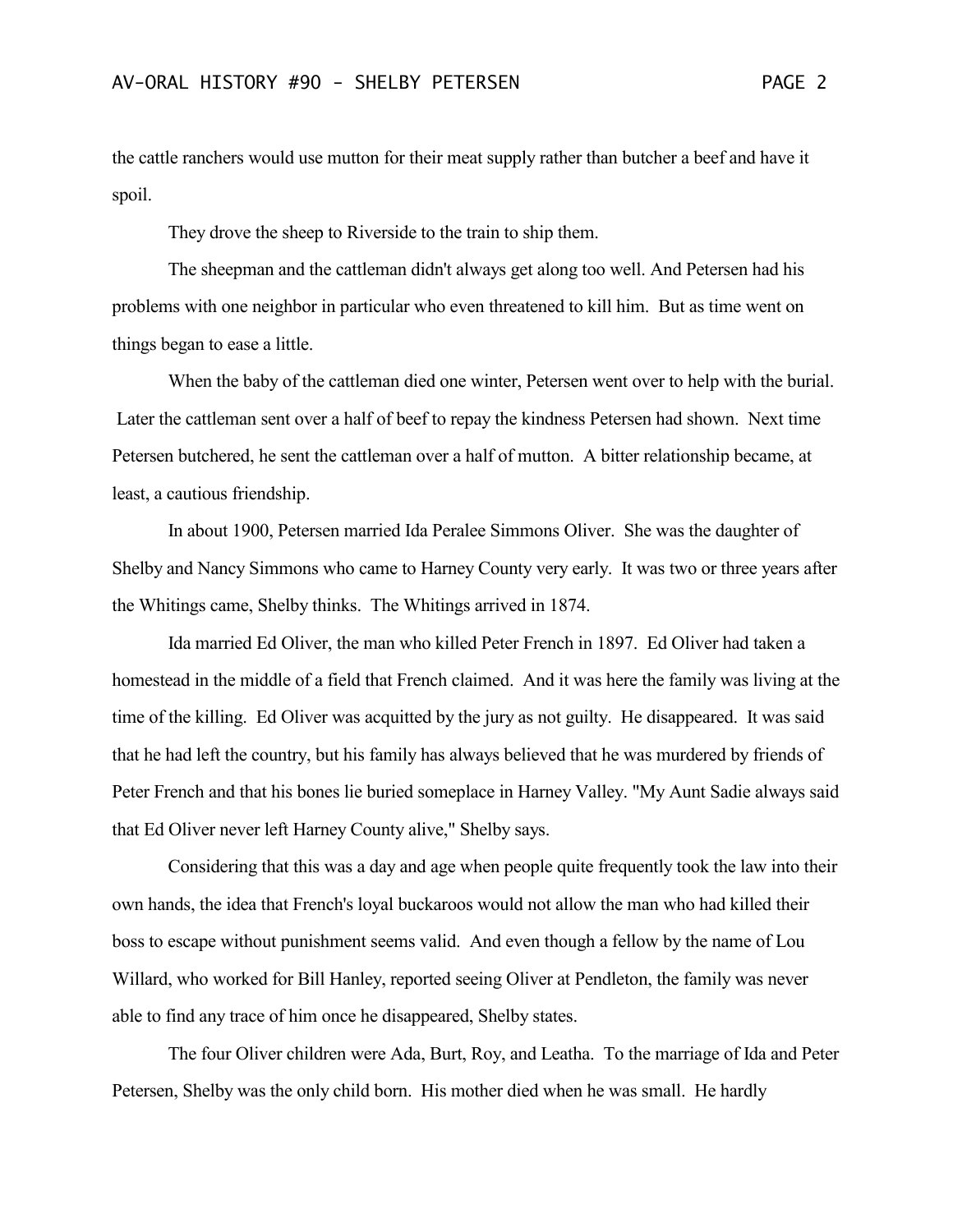remembers her. His father went back to Europe in 1910 and remarried there, bringing his new bride back to Harney County. Three children were born to this marriage: Bob Petersen of Portland, Charlie Petersen of Hines, and Herb Petersen of Burns.

The Simmons home was southwest of Burns on the Sagehen Creek watershed. Sandy Morris owned this property in later years.

After Shelby's mother, Ida, died, a woman by the name of Grandma Winters took care of the Oliver children and himself. He remembers Grandma Winters with a great deal of affection.

She could hitch up a team, or mend a fence, or cook the finest meal in the world, he remembers. He has a picture of her and the children and she looks like the kind of woman anyone would want for a grandmother.

She used to sit in her rocking chair and rock with one of the children riding on her crossed feet and sing, and if everyone was quiet enough her bird "Pedro" would whistle along. When Grandmother Winters moved into town, she put her bird in a shoebox to travel and it smothered. We had to bury him for her. My, that was the saddest occasion, Shelby remembers.

Grandmother Winters was from Missouri and she smoked a pipe. She used Union Leader Tobacco, which came in an oblong red box. "We used those boxes for safes," Shelby says, and he has a couple of them yet today filled with the sort of treasures that accumulate in boxes.

Shelby went to school in Burns and in Stockton, California, where he stayed with his Aunt Truckee. She was named after the Truckee River where she was born when her parents were traveling west by wagon train.

In 1910, Shelby and his half-brother Burt Oliver watched Haley's Comet move across the sky. It was about 2:30 in the morning, Shelby recalls. Burt often told Shelby, "I doubt if I'll ever see it again, but maybe you will live to see it again." The comet is predicted to return in 1985. Burt Oliver lies dying in a Portland Hospital at this writing. But Shelby is hale and hearty and he feels maybe he will have the chance to see the comet again.

Shelby recalls that his father saw two depressions, the money panic of 1892 to '96 when all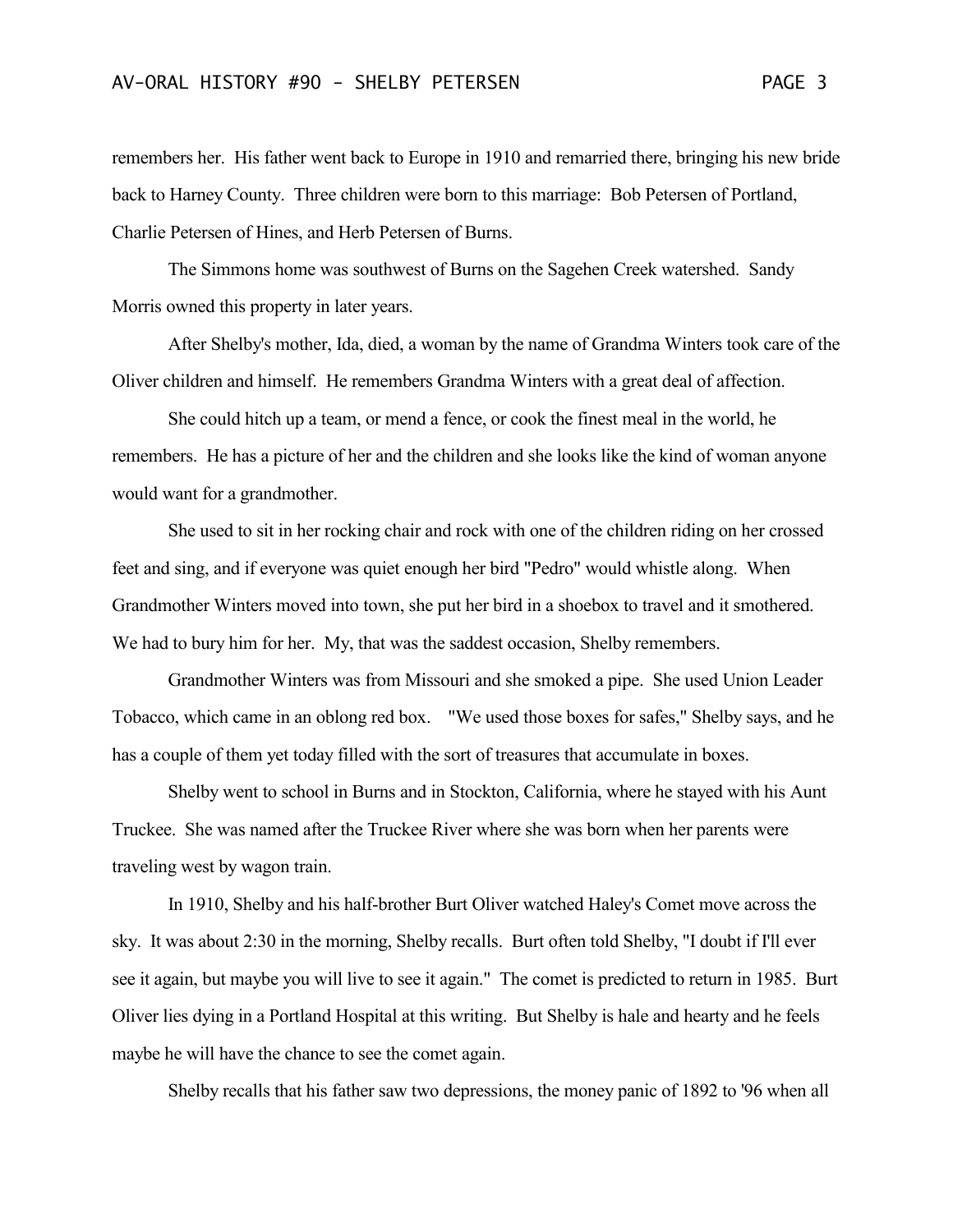the banks closed their doors, and then the 1930's. Shelby says he's seen one and wonders if he will see another in his lifetime.

Peter Petersen sold out his sheep and horses and moved into Burns in 1918. He later became president of the Harney County National Bank. After World War I, he took over the Frank Baker place north of Burns which eventually passed into Shelby's control, and Shelby lived there and engaged in the ranching business with his wife Birdie until his retirement a few years ago.

Although Harney County National Bank was among the most successful in the Northwest; embezzlement of funds by an employee caused the ruin of the business.

Shelby told about a fellow who worked for his dad by the name of John Hoss. Everyone pronounced his name "Horse". When he lived in Anderson Valley the post office was Mule, Oregon. Mail came to him addressed to John Horse, Mule, Oregon. John Hoss was quite a fighter. He had a long arm and he whipped every Basque he took on. But when the Irish came along he couldn't whip them.

Hoss was courting Mrs. Calkins who run the Oregon Hotel. That was located where the Burns Post Office is now. There was a fellow who liked to tease John Hoss and was always pulling jokes on him, like putting Limburger cheese in his hatband.

Well, one day he told John Hoss, "Say, John, Doc Geary told me that you couldn't make a fit husband for Mrs. Calkins." So John went up to Doctor Geary's and hauled off and knocked him flat. They called the Marshall and in the fracas that followed they had to get someone to hit John over the head and knock him out before they could take him to jail.

Doctor Geary proceeded to sue Hoss for damages. He was working for Peter Petersen at the time and Petersen took him back out to the sheep camp to keep him out of trouble. Hoss bought a pistol from Charlie Haines store in the Narrows, but Petersen found out about it and took it away from him. When the trial came up, Hoss' temper hadn't cooled much and Petersen knew that if he got into town there would be more trouble. So, he went to the judge and convinced him that he needed Hoss to stay with the sheep, that lambing conditions were critical, and that he, Petersen,